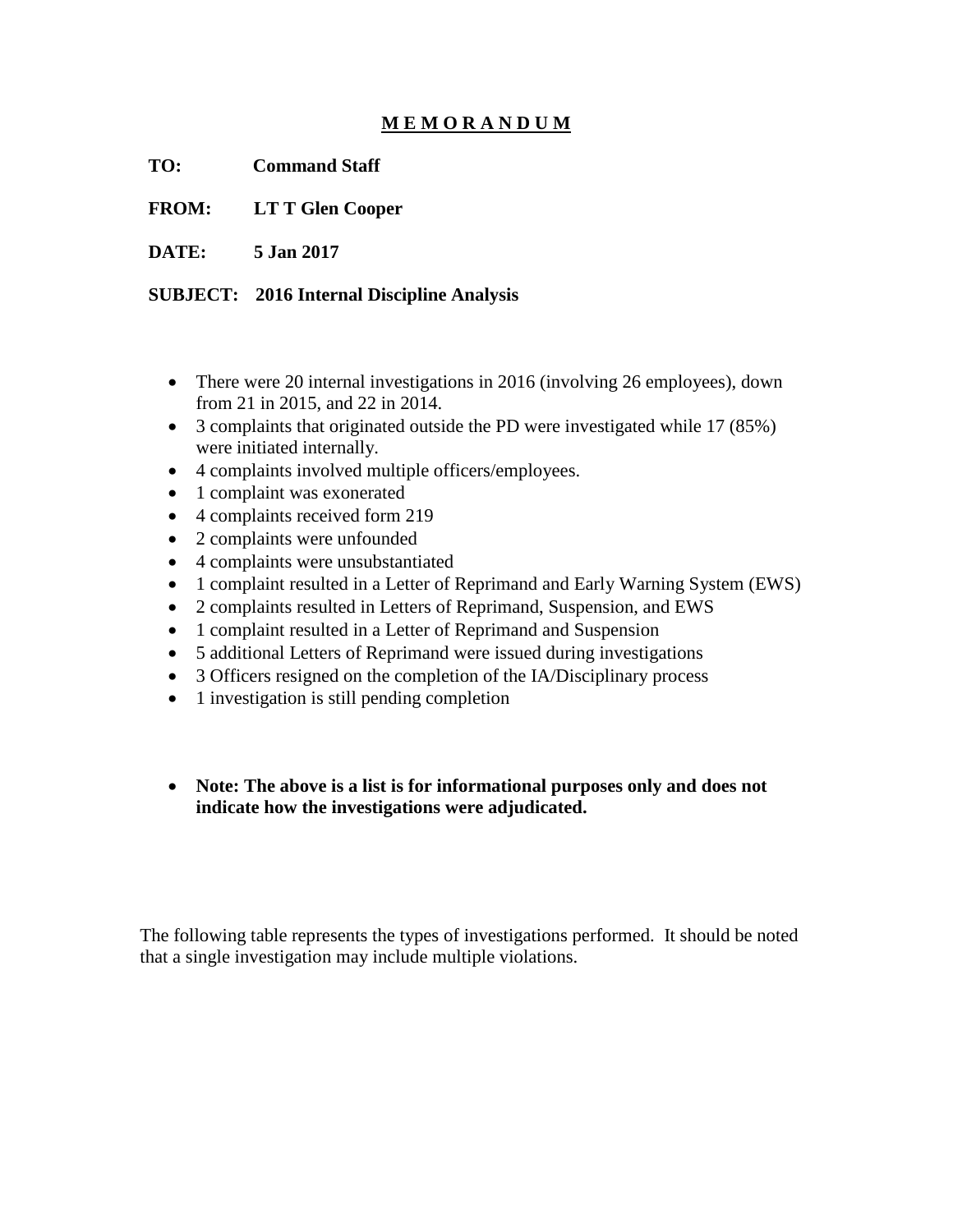| <b>Unsatisfactory Performance:</b><br><b>Sworn</b><br>7<br>Non-<br>1<br><b>Sworn</b><br><b>Conduct Unbecoming:</b><br>3<br><b>Sworn</b><br>Non-<br><b>Sworn</b><br><b>Use of Force</b><br><b>Sworn</b><br>1<br><b>At Fault Accident</b><br>Sworn<br>$\overline{2}$<br><b>Courtesy</b><br>1<br>Sworn<br>Non-<br>Sworn<br>Use of Weapons/Accidental Discharge<br>Sworn<br>$\overline{2}$<br><b>Operation of Vehicles</b><br><b>Sworn</b><br>2<br>Non-<br><b>Sworn</b><br>$\bf{0}$<br><b>Pursuit Violation</b><br>Sworn<br>1<br><b>Harassment</b><br>1<br>Sworn<br>$\overline{\text{Non}}$<br>Sworn<br><b>Responsibility for Private Property</b><br>$\mathbf{1}$<br><b>Sworn</b><br>Non-<br><b>Sworn</b><br><b>Property and Evidence Control</b><br>1<br><b>Sworn</b><br>Non-<br>Sworn<br><b>Social Media</b><br>1<br><b>Sworn</b><br>Non-<br>Sworn | <b>Types of Investigations</b> |  |  |
|---------------------------------------------------------------------------------------------------------------------------------------------------------------------------------------------------------------------------------------------------------------------------------------------------------------------------------------------------------------------------------------------------------------------------------------------------------------------------------------------------------------------------------------------------------------------------------------------------------------------------------------------------------------------------------------------------------------------------------------------------------------------------------------------------------------------------------------------------|--------------------------------|--|--|
|                                                                                                                                                                                                                                                                                                                                                                                                                                                                                                                                                                                                                                                                                                                                                                                                                                                   |                                |  |  |
|                                                                                                                                                                                                                                                                                                                                                                                                                                                                                                                                                                                                                                                                                                                                                                                                                                                   |                                |  |  |
|                                                                                                                                                                                                                                                                                                                                                                                                                                                                                                                                                                                                                                                                                                                                                                                                                                                   |                                |  |  |
|                                                                                                                                                                                                                                                                                                                                                                                                                                                                                                                                                                                                                                                                                                                                                                                                                                                   |                                |  |  |
|                                                                                                                                                                                                                                                                                                                                                                                                                                                                                                                                                                                                                                                                                                                                                                                                                                                   |                                |  |  |
|                                                                                                                                                                                                                                                                                                                                                                                                                                                                                                                                                                                                                                                                                                                                                                                                                                                   |                                |  |  |
|                                                                                                                                                                                                                                                                                                                                                                                                                                                                                                                                                                                                                                                                                                                                                                                                                                                   |                                |  |  |
|                                                                                                                                                                                                                                                                                                                                                                                                                                                                                                                                                                                                                                                                                                                                                                                                                                                   |                                |  |  |
|                                                                                                                                                                                                                                                                                                                                                                                                                                                                                                                                                                                                                                                                                                                                                                                                                                                   |                                |  |  |
|                                                                                                                                                                                                                                                                                                                                                                                                                                                                                                                                                                                                                                                                                                                                                                                                                                                   |                                |  |  |
|                                                                                                                                                                                                                                                                                                                                                                                                                                                                                                                                                                                                                                                                                                                                                                                                                                                   |                                |  |  |
|                                                                                                                                                                                                                                                                                                                                                                                                                                                                                                                                                                                                                                                                                                                                                                                                                                                   |                                |  |  |
|                                                                                                                                                                                                                                                                                                                                                                                                                                                                                                                                                                                                                                                                                                                                                                                                                                                   |                                |  |  |
|                                                                                                                                                                                                                                                                                                                                                                                                                                                                                                                                                                                                                                                                                                                                                                                                                                                   |                                |  |  |
|                                                                                                                                                                                                                                                                                                                                                                                                                                                                                                                                                                                                                                                                                                                                                                                                                                                   |                                |  |  |
|                                                                                                                                                                                                                                                                                                                                                                                                                                                                                                                                                                                                                                                                                                                                                                                                                                                   |                                |  |  |
|                                                                                                                                                                                                                                                                                                                                                                                                                                                                                                                                                                                                                                                                                                                                                                                                                                                   |                                |  |  |
|                                                                                                                                                                                                                                                                                                                                                                                                                                                                                                                                                                                                                                                                                                                                                                                                                                                   |                                |  |  |
|                                                                                                                                                                                                                                                                                                                                                                                                                                                                                                                                                                                                                                                                                                                                                                                                                                                   |                                |  |  |
|                                                                                                                                                                                                                                                                                                                                                                                                                                                                                                                                                                                                                                                                                                                                                                                                                                                   |                                |  |  |
|                                                                                                                                                                                                                                                                                                                                                                                                                                                                                                                                                                                                                                                                                                                                                                                                                                                   |                                |  |  |
|                                                                                                                                                                                                                                                                                                                                                                                                                                                                                                                                                                                                                                                                                                                                                                                                                                                   |                                |  |  |
|                                                                                                                                                                                                                                                                                                                                                                                                                                                                                                                                                                                                                                                                                                                                                                                                                                                   |                                |  |  |
|                                                                                                                                                                                                                                                                                                                                                                                                                                                                                                                                                                                                                                                                                                                                                                                                                                                   |                                |  |  |
|                                                                                                                                                                                                                                                                                                                                                                                                                                                                                                                                                                                                                                                                                                                                                                                                                                                   |                                |  |  |
|                                                                                                                                                                                                                                                                                                                                                                                                                                                                                                                                                                                                                                                                                                                                                                                                                                                   |                                |  |  |
|                                                                                                                                                                                                                                                                                                                                                                                                                                                                                                                                                                                                                                                                                                                                                                                                                                                   |                                |  |  |
|                                                                                                                                                                                                                                                                                                                                                                                                                                                                                                                                                                                                                                                                                                                                                                                                                                                   |                                |  |  |
|                                                                                                                                                                                                                                                                                                                                                                                                                                                                                                                                                                                                                                                                                                                                                                                                                                                   |                                |  |  |
|                                                                                                                                                                                                                                                                                                                                                                                                                                                                                                                                                                                                                                                                                                                                                                                                                                                   |                                |  |  |
|                                                                                                                                                                                                                                                                                                                                                                                                                                                                                                                                                                                                                                                                                                                                                                                                                                                   |                                |  |  |
|                                                                                                                                                                                                                                                                                                                                                                                                                                                                                                                                                                                                                                                                                                                                                                                                                                                   |                                |  |  |
|                                                                                                                                                                                                                                                                                                                                                                                                                                                                                                                                                                                                                                                                                                                                                                                                                                                   |                                |  |  |
|                                                                                                                                                                                                                                                                                                                                                                                                                                                                                                                                                                                                                                                                                                                                                                                                                                                   |                                |  |  |
|                                                                                                                                                                                                                                                                                                                                                                                                                                                                                                                                                                                                                                                                                                                                                                                                                                                   |                                |  |  |
|                                                                                                                                                                                                                                                                                                                                                                                                                                                                                                                                                                                                                                                                                                                                                                                                                                                   |                                |  |  |
|                                                                                                                                                                                                                                                                                                                                                                                                                                                                                                                                                                                                                                                                                                                                                                                                                                                   |                                |  |  |
|                                                                                                                                                                                                                                                                                                                                                                                                                                                                                                                                                                                                                                                                                                                                                                                                                                                   |                                |  |  |
|                                                                                                                                                                                                                                                                                                                                                                                                                                                                                                                                                                                                                                                                                                                                                                                                                                                   |                                |  |  |
|                                                                                                                                                                                                                                                                                                                                                                                                                                                                                                                                                                                                                                                                                                                                                                                                                                                   |                                |  |  |
|                                                                                                                                                                                                                                                                                                                                                                                                                                                                                                                                                                                                                                                                                                                                                                                                                                                   |                                |  |  |
|                                                                                                                                                                                                                                                                                                                                                                                                                                                                                                                                                                                                                                                                                                                                                                                                                                                   |                                |  |  |
|                                                                                                                                                                                                                                                                                                                                                                                                                                                                                                                                                                                                                                                                                                                                                                                                                                                   |                                |  |  |
|                                                                                                                                                                                                                                                                                                                                                                                                                                                                                                                                                                                                                                                                                                                                                                                                                                                   |                                |  |  |